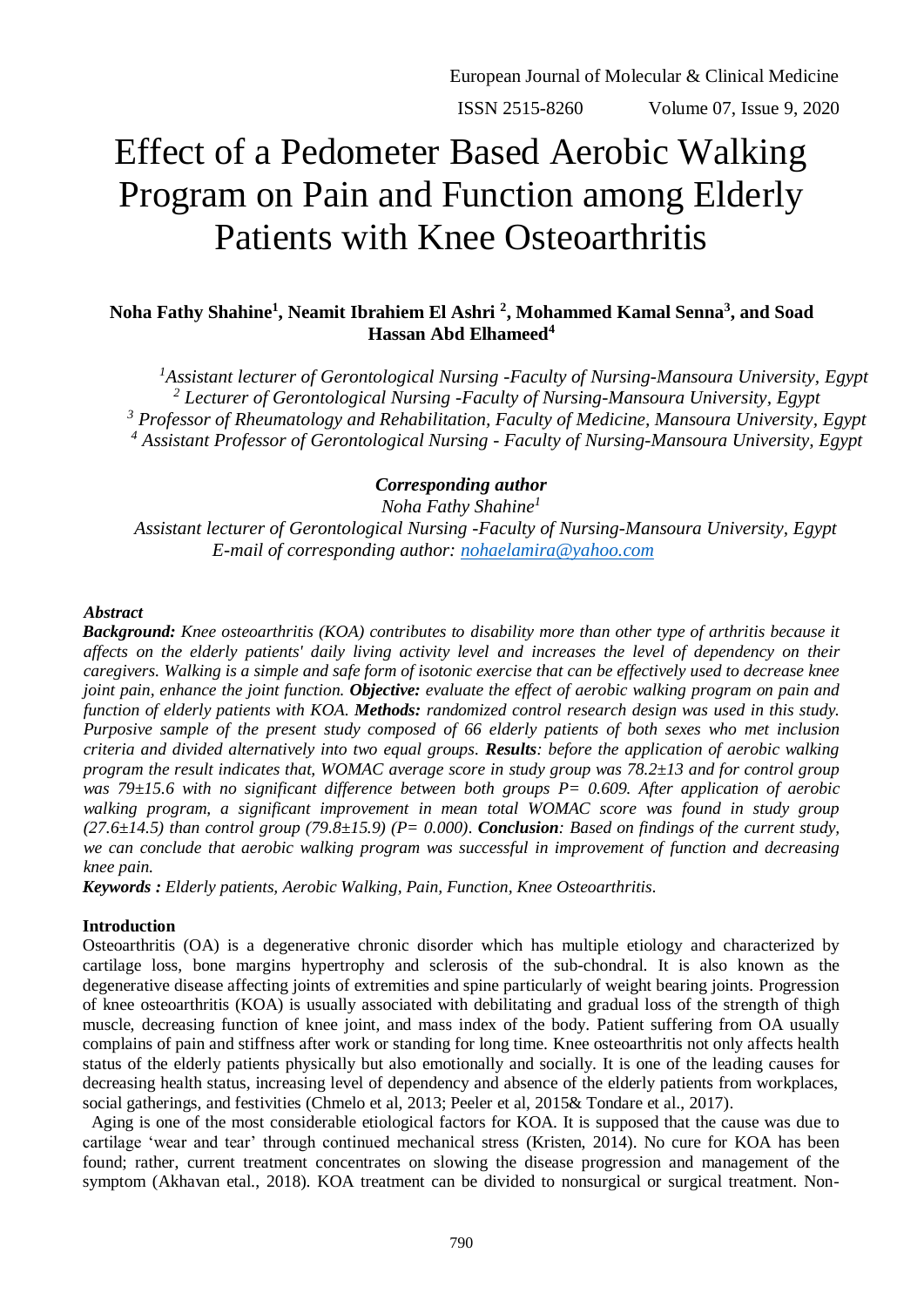ISSN 2515-8260 Volume 07, Issue 9, 2020

surgical treatment comprises pharmacological, and non-pharmacological therapy. Pharmacological treatment may involve the useage of paracetamol, oral or topical non-steroidal antiinflammatory drugs (NSAIDs), or intra-articular corticosteroids. Non-pharmacological treatment comprises weight loss, aquatic, aerobic, and resistance exercises recommended based on individual patient ability preference (Schlenk& Shi., 2019).

Aerobic walking is a simple and safe type of isotonic training that can be efficiently used to decrease pain of knee joint, improve function of joint, and enhance the strength of thigh muscle even in the most serious elderly patient having overweight with KOA and eventually helping for improving functional capacity, health status, and social comfort. Simple and affordable pedometers are generally considered practical for elderly patients as they provide a summary of the daily number of steps and improve exercise tolerance (Peeler et al, 2015; Chang et al, 2015& Gucuk and Erkuran, 2017).

#### **MATERIALS AND METHODS**

This randomized controlled study was conducted in rheumatology rehabilitation department outpatients clinic affiliated to Mansoura University Hospital. The researcher obtain an ethical Approval from the committee of the research ethics of the Nursing Faculty – Mansoura University. An informed written consent was obtained from the participants at baseline. The criteria of inclusion involved age 60 years old and above, diagnosed with knee osteoarthritis lasting more than one year, agree for study participation, able to or (have caregiver who can) speak, read, and write, and available for telephone follow-up. Elderly patients using assistive device during ambulation, elderly patients with a history of traumatic hip, knee, or ankle injury or surgery within the last year, elderly patients with a history of cardiovascular disease, and elderly patients undergoing hemodialysis, elderly patients who have osteoarthritis complications, elderly patients with other type of osteoarthritis were excluded. Sixty six patients meet inclusion criteria and agreed to participate in the study. Each patient was assigned a number ,then patients were randomly assigned by the study nurse into two equal groups using Microsoft Excel (Simple RAND). All participants , physicians and nurses (except research team) were blinded to group assignment. Data collection cover four months, begins from April 2019 and ends in August 2019.

# **Measurement of variables:**

The researcher used three tools in this study. Tool I Sheet of Structured Interview Schedule that the researcher developed relying on relevant literatures review **(Stempky., 2015& El fadawy et al., 2018)** and divided into two parts: part 1: demographic data as gender, age, level of educational, occupation before retirement, marital status, income source. part 2: medical health history of the studied elders as current medical diagnosis, present and past history of chronic disease, family history, previous surgery, current medications, and current exercise habits.

Tool II Western Ontario and McMaster Universities Osteoarthritis scale (WOMAC). This scale was developed by **Bellamy et al, (1988)**. It is originally designed to evaluate the symptoms of stiffness, physical function and pain in patients having KOA. It was translated into Arabic language by **Guermazi et al, (2004)**. This scale consists of three domains namely pain, stiffness, degree of difficulty in accomplishing daily life activities. Total score range from 0 to 4, a score of zero for none, a score of 1 for mild degree, a score of 2 for moderate degree, a score of 3 for severe degree and a score of 4 for extreme degree. Likert scale scores for each domain was calculated by summing item scores and dividing by the number of items in each domain, transformed to a percent through dividing the total by the items number, then multiplying the result by one hundred. Higher scores in the WOMAC reflecting more stiffness, pain and poorer physical function **(Guermazi et al, 2004& Raeissadat et al, 2017)**.

Tool III: Aerobic Walking Exercise Flow Sheet which was developed by the researcher based on thorough recent literature review. It was used to follow up step count weekly. Step count was assessed in this study using a pedometer. The main objective of the program of aerobic walking for studied elders is to improve daily step-count mean by three thousand accumulated steps more than their baseline score on 5 days per week or above. This score is relied on the belief that walking at moderate pace making one hundred steps per minute, so three thousand steps equal to about thirty minutes of physical activity at moderate pace, agreeing with recent recommendations of physical activity. Mean weekly Step count was categorized into four levels: a) sedentary with only basal activity had less than 2500 step per day, b) sedentary with limited activity had 2500 – 4999 step per day, c) low active had 5000-7499 and d) active had ≥ 7500 step per day **(Tudor locke et al, 2011)**.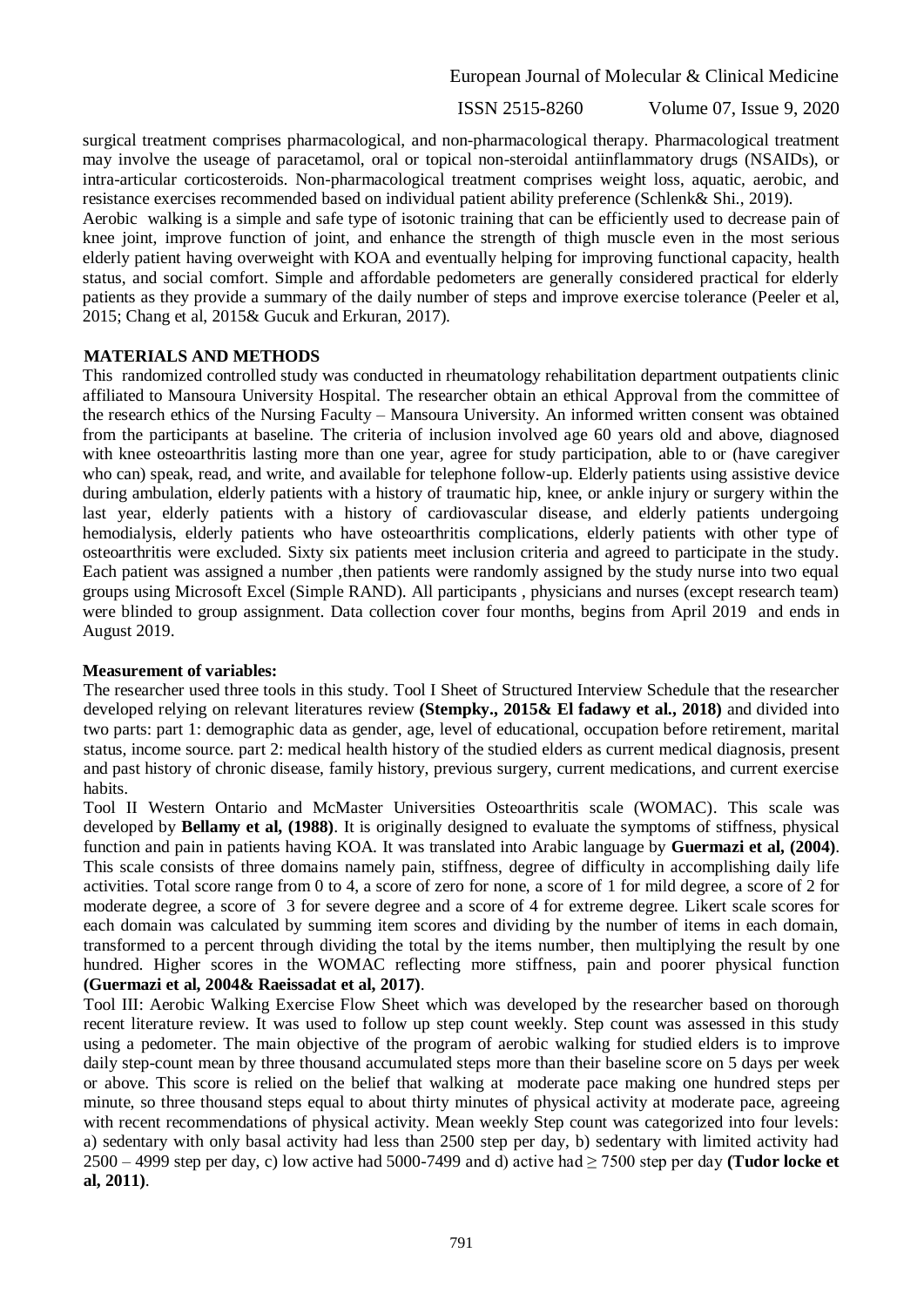ISSN 2515-8260 Volume 07, Issue 9, 2020

#### **Content validity and reliability**

The researcher test all tools and booklet for validity of the content by a panel of 7 experts in the fields of Gerontological Nursing, Medical Surgical Nursing, Physical Medicine, Rheumatology and Rehabilitation, as a jury to test its content validity and feasibility and necessary modification were done.

#### **Control group**

 They received routine hospital care which includes taking patient history, physical examination, answering patient queries. After finishing the data collection the control group was interviewed and instructed about all items of aerobic walking program ,also they received a colored Arabic booklet as a disease guide and pedometer

#### **Study group:**

 They were subjected to routine care, educational sessions about pedometer self monitoring, aerobic weekly step count goals and weekly telephone follow up.

 The theoretical and practical content were presented to patients in the form of sessions using educational booklet which aims to improve patient's knowledge level based on patient knowledge deficit and their learning needs, In addition to demonstration and re demonstration of practical contents. They took 2 hours distributed on four sessions at first day , after 1 week , at week 4 and at week 8. Patients received their individualized daily step count goals every week to increase gradually by 10% of baseline steps/d for weeks 2-12. Patients were taught to walk at a cadence of  $100$  step  $\langle$  minute which elicit a moderate, noticeable increase in depth and rate of breathing, while patient can talk with slight effort. A valid measurement of the day means more than three hundred steps and pedometer wearing at least eight hours during the day while the patient is awaken. Readings of < three hundred steps per day were omitted, because they mean that the pedometer wasn't worn and the inclusion of them would result in inaccurate estimation of daily steps. Patient received weekly telephone call that last for 10 to 15 minutes and it aimed to the following: recording patient previous 7 days step count reading, give the patient feedback about readings, providing the patient with the new step count goals, discuss with patient barriers for pedometer use or walking , participate with patient to provide alternative plans to increase walking and motivate patient to increase walking (benefits & risks).

# **Statistical analysis**

Data was stored and analyzed using the "SPSS" 16.0. The P value of  $\leq 0.05$  indicate a significant result. Mann–Whitney U test was used between group analysis and the Wilcoxon test was used within-group analyses.

# **Results**

In the present study no significant differences were found between study and control groups in relation to demographic characteristics and health history data Regarding demographic characteristics, females were more prevalent in the study group, they constituted 63.6% of the study group comparing to 48.5% of the control group, 81.8% and 78.8% of the study and control group subjects respectively were aged from 60->70 years old, 78.8% and 66.7% respectively were married and university education was prevailing among 51.5% and 45.5% of the study and control groups respectively. Furthermore, 87.9% and 69.7% of the study and control groups respectively have an adequate source of income, and 81.8% of the study group compared to 84.8% of the control group were living with the family (table1). For medical history, 48.5% of study group and 42.4% of control group had KOA for less than 5 years. Also 90.9% and 81.8% of the studied elders in both study and control group respectively reported OA in both knees, 93.9% and 93.3% of the studied elders in both study and control group respectively didn't perform any type of physical activity, 90.9%, and 93.9% of the studied elders in both study and control group respectively followed pharmacological treatment for KOA. Furthermore, 48.5% of the study group compared to 42.4% in control group had one associated disease (table2). At baseline, the mean step count for study group was 1494.7± 975.7 and for control group was  $1481.2 \pm 791.3$  with no significant difference in mean step count between both groups at base line (p= 0.658). At end of study, the mean step count for study group was 5086.6± 2298.33 with significant difference from base line (p=  $0.000^*$ ) and for control group was 1465.6 $\pm$  799.35 with no significant difference from baseline  $(p= 0.492)$ . In addition a significant difference was found at the end of study between both study and control groups regarding mean step count ( $p= 0.000^*$ ) (Table 3). At first week, 78.8% of elderly patients in study group and 87.9% of elderly patients in control group were in sedentary category and no patients in both groups were in active level with no significant difference between both groups ( $P = 0.322$ ). At the end of study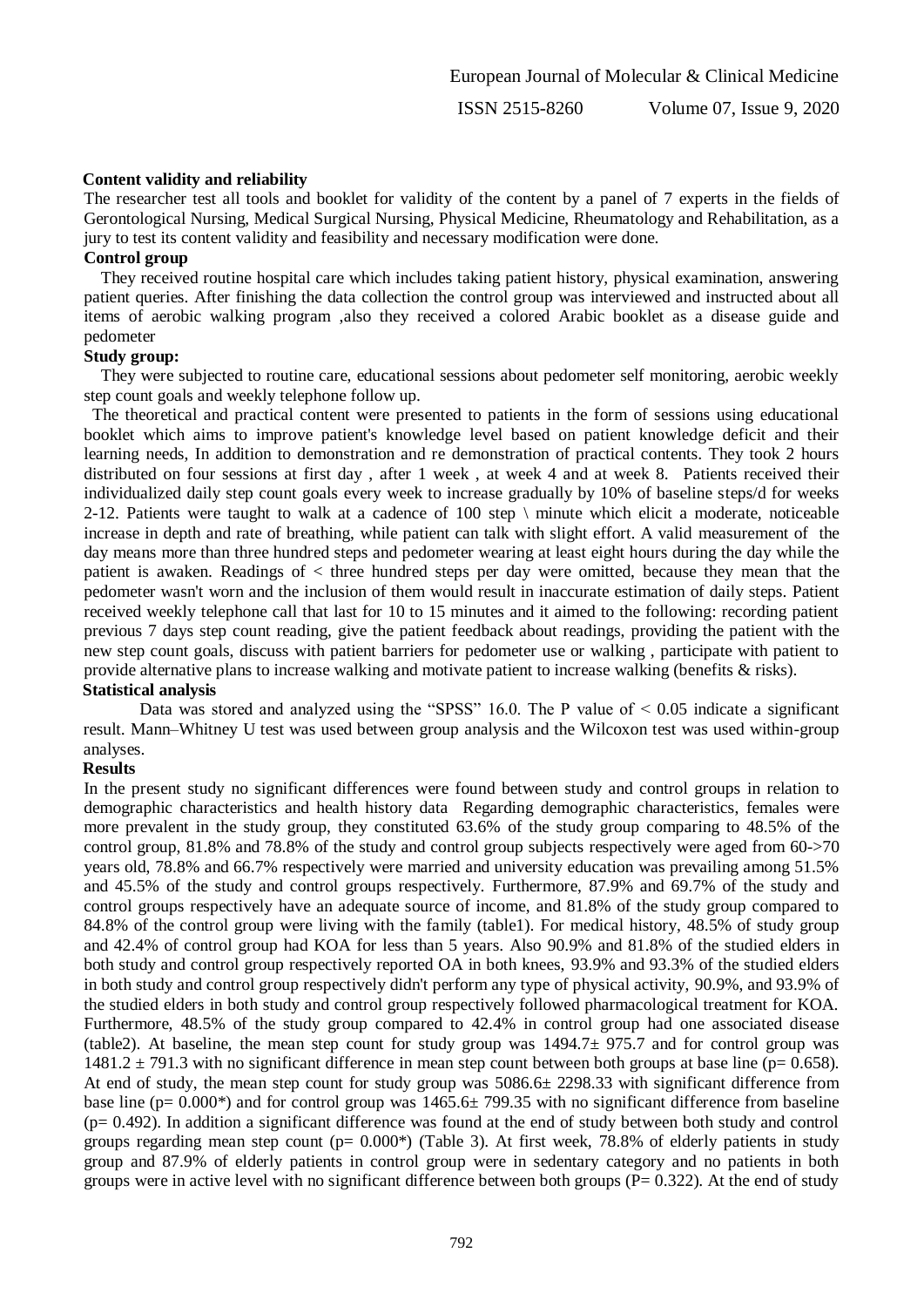ISSN 2515-8260 Volume 07, Issue 9, 2020

90.9% of elderly patients in control group were in sedentary level while 15.1% of elderly patients in the study group were in active level with statistically significant difference between both groups (P= 0.000\*) (Table 4).

 Before application of the proposed program, WOMAC average score in study group was 78.2±13 and for control group was  $79\pm15.6$  with no significant difference between both groups ( $P= 0.609$ ). There was no significant difference between two studied groups regarding WOMAC items score. After application of the proposed program, there is a significant improvement in all WOMAC items score in study group. Also a significant improvement in mean total WOMAC score was found in study group (27.6±14.5) than control group  $(79.8 \pm 15.9)$  (P= 0.000) (Table 5).

Table (1): Demographic characteristics of the studied elderly patients in both groups

|                           | <b>Study group</b> |               | <b>Control</b> group |               | <b>Significance test</b> |  |
|---------------------------|--------------------|---------------|----------------------|---------------|--------------------------|--|
| <b>Items</b>              | $n = 33$           | $\frac{0}{0}$ | $n = 33$             | $\frac{0}{0}$ | P value                  |  |
| <b>Sex</b>                |                    |               |                      |               |                          |  |
| Male                      | 12                 | 36.4          | 17                   | 51.5          | $\chi^2 = 1.538$         |  |
| Female                    | 21                 | 63.6          | 16                   | 48.5          | $P = 0.215$              |  |
| Age group                 |                    |               |                      |               |                          |  |
| $60 - 70$                 | 27                 | 81.8          | 26                   | 78.8          | $\chi^2 = 0.096$         |  |
| $>=70$                    | 6                  | 18.2          | 7                    | 18.2          | $P = 0.757$              |  |
| $Mean \pm SD$             | $65.55 \pm 4.99$   |               | $66.91 \pm 5.83$     |               | $Z=0.946$                |  |
| <b>Median (range)</b>     | 65(18)             |               | 65(26)               |               | $P = 0.344$              |  |
| <b>Social status</b>      |                    |               |                      |               |                          |  |
| Single                    | 7                  | 0.0           | 11                   | 3.0           | $\chi^2 = 1.222$         |  |
| Married                   | 26                 | 78.8          | 22                   | 66.7          | $P = 0.269$              |  |
| <b>Education</b>          |                    |               |                      |               |                          |  |
| Illiterate                | 6                  | 18.2          | 5                    | 15.2          |                          |  |
| Read / write              | 8                  | 24.2          | 11                   | 33.3          | $\chi^2 = .859$          |  |
| Secondary                 | $\overline{2}$     | 6.1           | $\overline{2}$       | 6.1           | $P = 917$ FET            |  |
| University                | 17                 | 51.5          | 15                   | 45.5          |                          |  |
| working before retirement |                    |               |                      |               |                          |  |
| Working                   | 29                 | 87.9          | 25                   | 75.8          | $\chi^2 = 1.630$         |  |
| Not working               | $\overline{4}$     | 12.1          | 8                    | 24.2          | $P = 0.202$              |  |
| <b>Income source</b>      |                    |               |                      |               |                          |  |
| Adequate                  | 29                 | 87.9          | 23                   | 69.7          | $\chi^2 = 3.264$         |  |
| inadequate                | 4                  | 12.1          | 10                   | 30.3          | $P = 0.071$              |  |
| <b>Living condition</b>   |                    |               |                      |               |                          |  |
| With family               | 27                 | 81.8          | 28                   | 84.8          | $\chi^2 = 0.109$         |  |
| Alone                     | 6                  | 18.2          | 5                    | 15.2          | $P = 0.741$              |  |

Z Mann-Whitney test FET=Fisher Exact Test

P<0.05 (insignificant)

 $*p < 0.05$  (significant)

| Table (2): The medical history among the studied elderly patients in both groups |                    |               |               |               |                                |  |  |  |
|----------------------------------------------------------------------------------|--------------------|---------------|---------------|---------------|--------------------------------|--|--|--|
|                                                                                  | <b>Study group</b> |               | Control group |               |                                |  |  |  |
| <b>Items</b>                                                                     | $n = 33$           | $\frac{6}{9}$ | $n = 33$      | $\frac{6}{6}$ | Significance test<br>(P value) |  |  |  |
| <b>Duration of KOA</b>                                                           |                    |               |               |               |                                |  |  |  |
| Less than 5 years                                                                | 16                 | 48.5          | 14            | 42.4          | $\chi^2 = 0.602$<br>P= 0.740   |  |  |  |
| 5-10 years                                                                       | 10                 | 30.3          | 13            | 39.4          |                                |  |  |  |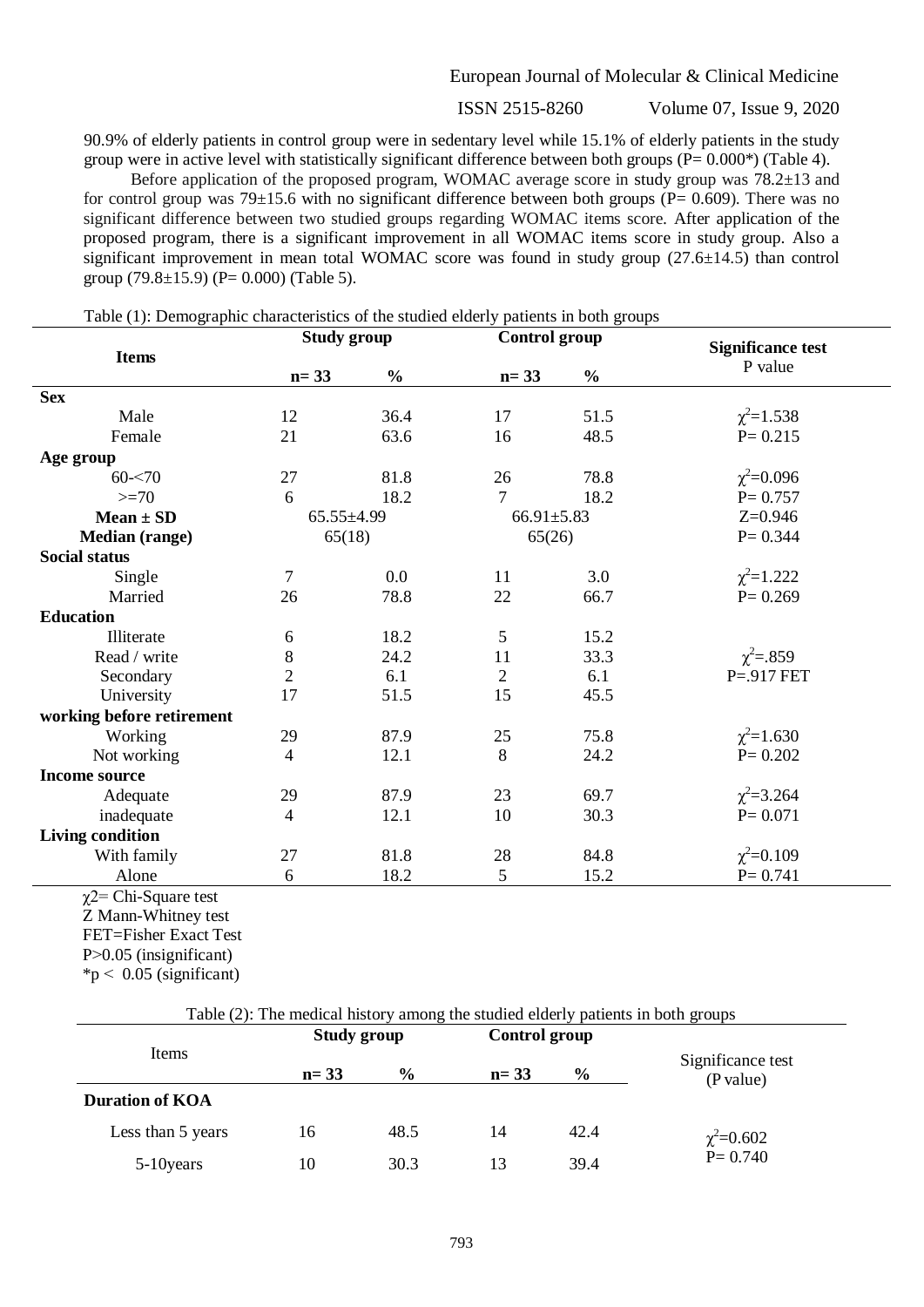|                                      |                |      | European Journal of Molecular & Clinical Medicine |      |                                    |  |  |  |
|--------------------------------------|----------------|------|---------------------------------------------------|------|------------------------------------|--|--|--|
|                                      |                |      | ISSN 2515-8260                                    |      | Volume 07, Issue 9, 2020           |  |  |  |
| $+10$ years                          | $\overline{7}$ | 21.2 | 6                                                 | 18.2 |                                    |  |  |  |
| <b>Knee affected</b>                 |                |      |                                                   |      |                                    |  |  |  |
| Right                                | $\mathbf{1}$   | 3.0  | 3                                                 | 9.1  |                                    |  |  |  |
| Left                                 | $\overline{2}$ | 6.1  | 3                                                 | 9.1  | $\chi^2 = 1.356$<br>$P = 0.584FET$ |  |  |  |
| <b>Both</b>                          | 30             | 90.9 | 27                                                | 81.8 |                                    |  |  |  |
| <b>Physical activity performance</b> |                |      |                                                   |      |                                    |  |  |  |
| Yes                                  | $\mathfrak{2}$ | 6.1  | $\mathfrak{2}$                                    | 6.1  | $\chi^2 = 2.063$                   |  |  |  |
| No                                   | 31             | 93.9 | 31                                                | 93.3 | $P = 0.492FET$                     |  |  |  |
| <b>Therapeutic regimen</b>           |                |      |                                                   |      |                                    |  |  |  |
| Pharmacological                      | 30             | 90.9 | 31                                                | 93.9 | $\chi^2 = 0.216$                   |  |  |  |
| Non-pharmacological                  | 3              | 9.1  | $\overline{2}$                                    | 6.1  | $P=1.0$ FET                        |  |  |  |
| <b>Number of associated diseases</b> |                |      |                                                   |      |                                    |  |  |  |
| No                                   | 9              | 27.3 | 10                                                | 30.3 |                                    |  |  |  |
| One                                  | 16             | 48.5 | 14                                                | 42.4 | $\chi^2 = 0.929$                   |  |  |  |
| Two                                  | 6              | 18.2 | $8\,$                                             | 24.2 | $P = 0.885$ FET                    |  |  |  |
| More than 3                          | $\overline{2}$ | 6.1  | $\mathbf{1}$                                      | 3.0  |                                    |  |  |  |
|                                      |                |      |                                                   |      |                                    |  |  |  |

Student t-testχ2= Chi-Square test FET=Fisher Exact Test  $P > 0.05$  (insignificant)  $*{\rm p}$  < 0.05 (significant) Mc Monte carlo

Table (3) Comparison between studied elderly patients in both groups in relation to mean step count at  $1<sup>st</sup>$ &

|                 |                           |           | $12^{th}$ weeks         |                          |              |
|-----------------|---------------------------|-----------|-------------------------|--------------------------|--------------|
| Week            | Study group<br>No(33)     |           | Control group<br>No(33) | Significance             |              |
|                 |                           |           |                         | test                     |              |
|                 | Mean $\pm SD$             | Median    | Mean $\pm SD$           | Median (range)           | (P value)    |
|                 |                           | (range)   |                         |                          |              |
| 1 <sup>st</sup> | $1494.7 \pm 975.7$        | 1026.3    | $1481.2 \pm 791.3$      | 1178.3(3011.1)           | $Z=0.442$    |
| week            |                           | (3180.1)  |                         |                          | $P = 0.658$  |
| $12^{th}$       | $5086.6 \pm 2298.33$      | 4583.85   | $1465.6 \pm 799.35$     | 1101.3 (3050.7)          | $Z=6.457$    |
| week            |                           | (10826.7) |                         |                          | $P = 0.000*$ |
| P               | $Z^b = 5.012$ , P= 0.000* |           |                         | $Z^b = 0.688$ , P= 0.492 |              |
|                 |                           |           |                         |                          |              |

 $P > 0.05$  (insignificant)

 $*P < 0.05$  (significant)

Z Mann-Whitney U test

Z<sup>b</sup> Wilcoxon test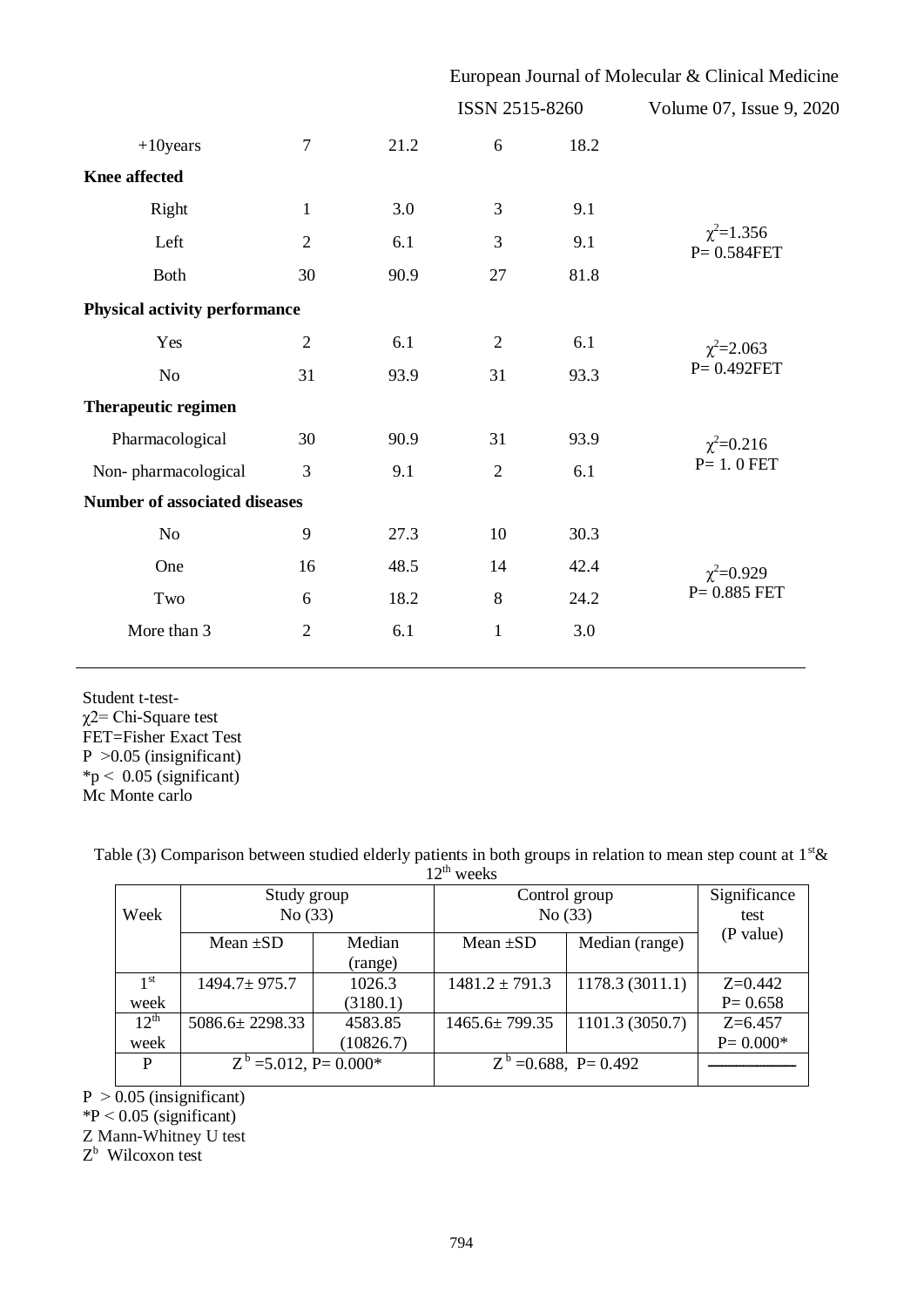ISSN 2515-8260 Volume 07, Issue 9, 2020

| Table (4) Comparison between studied elderly patients in both groups in relation to step count levels at $1st\mathcal{X}$ |  |
|---------------------------------------------------------------------------------------------------------------------------|--|
| $12^{\text{th}}$ weeks                                                                                                    |  |

|                          |                |                 |                   |      | $\cdots$       |           |                |            |                  |        |                                   |
|--------------------------|----------------|-----------------|-------------------|------|----------------|-----------|----------------|------------|------------------|--------|-----------------------------------|
| Step                     |                | Sedentary basal | Sedentary limited |      |                | Total     |                | Low active |                  | Active |                                   |
|                          |                | < 2500          | 2500-4999         |      |                | sedentary |                | 5000-7499  |                  | >7500  | Significance                      |
| Week                     | N <sub>o</sub> | %               | No                | $\%$ | N <sub>o</sub> | $\%$      | No             | $\%$       | No               | %      | test<br>(P value)                 |
| $1st$ Week               |                |                 |                   |      |                |           |                |            |                  |        |                                   |
| Study<br>$(N=30)$        | 26             | 78.8            | 7                 | 21.2 | 33             | 100       | $\overline{0}$ | 0.0        | $\boldsymbol{0}$ | 0.0    | $\chi^2 = 0.982$                  |
| Control<br>$(N=30)$      | 29             | 87.9            | $\overline{4}$    | 12.1 | 33             | 100       | $\overline{0}$ | 0.0        | $\overline{0}$   | 0.0    | $P=0.322$                         |
| $12^{\text{th}}$<br>Week |                |                 |                   |      |                |           |                |            |                  |        |                                   |
| Study<br>$(N=30)$        | 3              | 9.1             | 15                | 45.5 | 18             | 54.6      | 10             | 30.3       | 5                | 15.1   | $\chi^2 = 48.765$<br>$P = 0.000*$ |
| Control<br>$(N=30)$      | 30             | 90.9            | 3                 | 9.1  | 33             | 100       | $\overline{0}$ | 0.0        | $\overline{0}$   | 0.0    | <b>FET</b>                        |

FET=Fisher Exact test  $P > 0.05$  (insignificant)  $p > 0.05$  (significant)

*Table (5)* Comparison of WOMAC mean score among studied elderly patients in both groups before and after the proposed program

|                                       |                                                           | <b>After</b>                                         |                                       |                                                    |                                                      |                                          |
|---------------------------------------|-----------------------------------------------------------|------------------------------------------------------|---------------------------------------|----------------------------------------------------|------------------------------------------------------|------------------------------------------|
| <b>WOMAC</b> items<br>score           | <b>Study</b><br>group<br>n(33)<br><b>Mean</b><br>$\pm SD$ | <b>Control</b><br>group<br>n(33)<br>Mean<br>$\pm SD$ | <b>Significance test</b><br>(P value) | <b>Study</b><br>group<br>n(33)<br>Mean<br>$\pm SD$ | <b>Control</b><br>group<br>n(33)<br>Mean<br>$\pm SD$ | <b>Significance</b><br>test<br>(P value) |
| <b>Pain severity</b>                  | $74.8 \pm 13.7$                                           | $75.9 \pm 16.7$                                      | $Z = 0.806$ ,<br>$P = 0.420$          | $17.5 \pm 18.1$                                    | $77 + 17.3$                                          | $Z = 6.70$ ,<br>$P = 0.000*$             |
| <b>Stiffness</b>                      | $72.3 \pm 39$                                             | $78 + 37.8$                                          | $Z=1.328$ ,<br>$P = 0.184$            | $27.3 \pm 22.2$                                    | $79.2 \pm 37.6$                                      | $Z=4.670$ ,<br>$P = 0.000*$              |
| <b>Physical</b><br>functioning        | 80±12.9                                                   | $79 \pm 15$                                          | $t = 0.300$ ,<br>$P = 0.765$          | $30 \pm 14.8$                                      | $79.9 \pm 15.5$                                      | $t = 6.67$ ,<br>$p=0.000*$               |
| <b>WOMAC</b><br><b>Total</b><br>score | $78.2 \pm 13$                                             | $79 \pm 15.6$                                        | $Z = 0.512$ ,<br>$P=0.609$            | $27.6 \pm 14.5$                                    | $79.8 \pm 15.9$                                      | $Z = 6.703$ ,<br>$P=0.000*$              |

P $>0.05$  (insignificant) \*P < 0.05 (significant) Z Mann-Whitney U test t independent t test

#### **Discussion :**

Osteoarthritis of knee joint has been known as one of the main cause of global disability among elderly. Pain of knee, stiffness of the joint and weakness of muscle in lower limb are the most common complaints caused by KOA that lead to impairment of mobility and thus functional limitations. Aerobic walking programs are known to have beneficial effects on knee pain, and functional capacity for elderly patients with mild to moderate KOA **(Wallis et al., 2017)**. We undertook the present study to evaluate the effect of aerobic walking on function and pain in elderly patients with KOA. At baseline, this study revealed that both study and control groups mean step count was at sedentary level, the majority in both groups had a sedentary level compared to no elderly patients were in active category. This may be attributed to the common belief that patients who have knee osteoarthritis must take rest and give up form walking to save the knee. This agree with a study conducted at USA by **Zoellner et al. (2010), Paula** *et al***, 2015** in Brazil and **Savage&**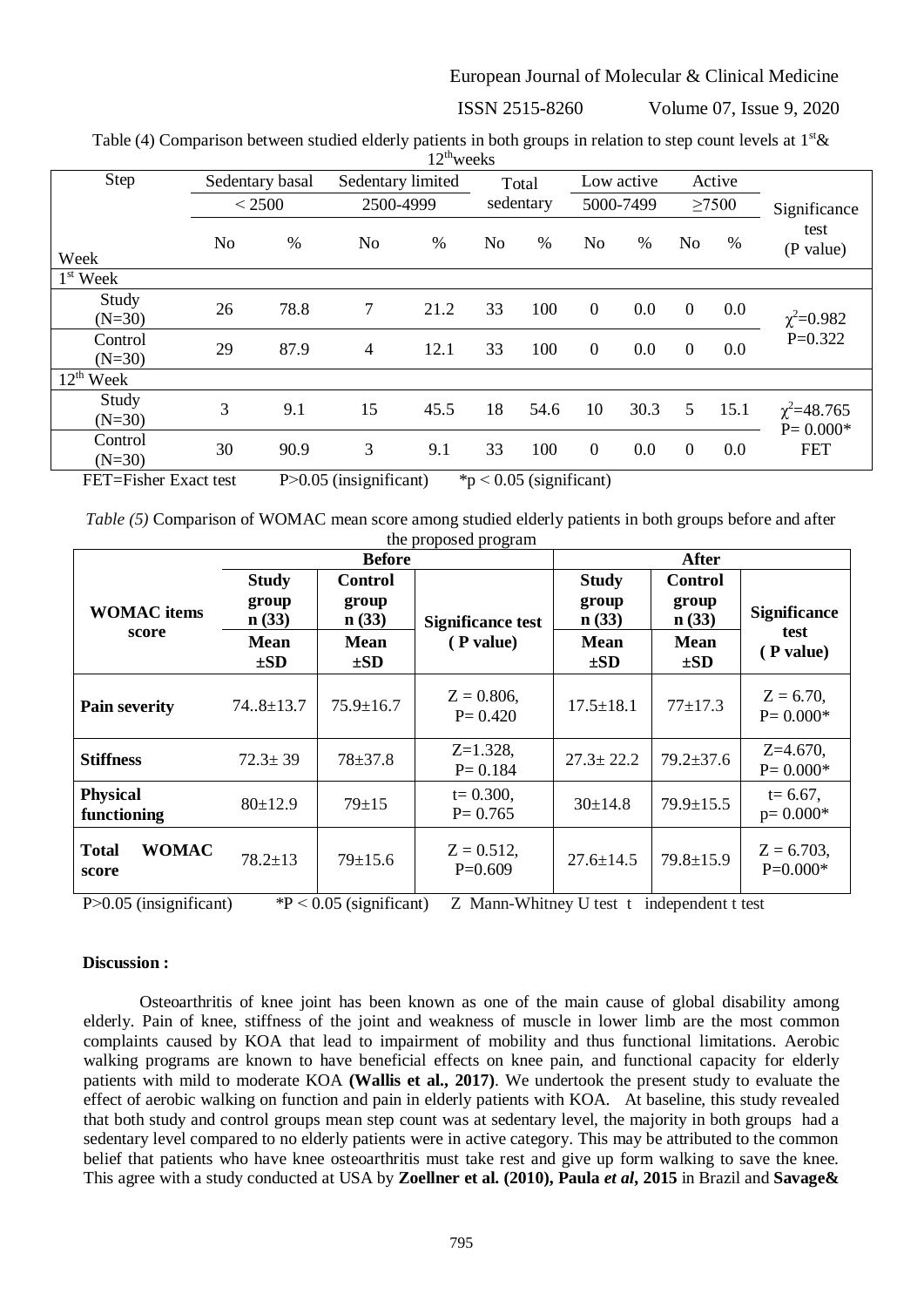ISSN 2515-8260 Volume 07, Issue 9, 2020

**Ades, 2008** in USA which reported that about half, three quarters and three fifths of patients respectively were in sedentary category. This finding is in contrast to a study conducted by **Hart et al, (2020)** in Australia which reported that baseline mean step count for both study and control group of patients with KOA was at active level.

At  $12<sup>th</sup>$  week, this study shows that study group increased their mean step count significantly compared to control group with about more than one third and less than one fifth of studied elders were in low active and active level and no elderly patients in control group were in low active or active category. This results come in line with a study done in Toledo by **Stempky, (2015)** who reported that patients increased their average steps per day as well as the steps peak number taken daily following the 8<sup>th</sup> week of the proposed program implementation. The same results were reported by other studies done in Southern Maine by **Croteau et al., (2013), Kim et al, (2019)** in Korea**, Talbot et al, (2003), Jensen et al,(2004),** and **Swartz et al, (2003)** who reported that the study group significantly increased their daily step counts after 12 weeks of implementation of the proposed program. This finding disagree with a study done in Japan by **Hiyama** *et al***, (2011)** and **Shipe, (2009)** in Tennessee which reported that the peak increase in step count was found in the fourth week of implementation of the proposed program. Similar results have been previously reported by **Cupples et al, (2013)** in united kingdom reported that the peak increase in step count was found in the fifth week of implementation of the proposed program. The current study showed that at the baseline, there was no statistical significant difference weas found in the mean score of pain between both groups. This agree with a study conducted by **Abd elFatah et al., (2019)** in Egypt and **Ramadan et al (2016)** in Egypt, **Subazwari et al (2020)** in Pakistan and **Wallis et al (2017)** in Australia who emphasized that all patients having KOA have moderate to very severe knee pain. The current study showed a high significantly improvement in the knee pain of the study group after practicing aerobic walking program for 12 week with a statistical significant differences were found between both groups. This may be attributed to increasing step count of the study group which indicate the effectiveness of walking program. This finding agree with a study conducted in India by **Ganu& Merchant, (2018)** who reported that walking for 4 week was more effective than conventional closed kinematic chain exercises in improving pain in patients with KOA. This come in line with a study conducted in India by **Balraj et al (2018)** who found that after regular walking for 6 week, there was a significant improvement in scores of knee pain among patients with KOA. Similar finding also reported by the study of **Sheth et al, (2014)** in India who stated that 3-week walking program leads to a significant improvement in reduction of pain in knee. This finding disagree with a study done in India by **Sharma et al (2015)** in India who reported that resistance exercise is more effective than walking for 2 weeks in improving knee pain in older adults with KOA. This may be attributed to shortness of the duration of the study that is not sufficient to study the effect of walking in knee pain. The current study reported that at the baseline, there was no statistical significant difference was found in the mean score of functional capacity between both groups. This agree with a study conducted by **Georgiev, (2019), Wallis et al (2017)** in Australia, and **Gorial et al (2018)** in Iraq who reported that the functional capacity in patients with KOA was impaired. This study reported a high significantly improvement in the functional capacity of the study group following practicing aerobic walking program for 12 week with a statistical significant differences were found between both groups. This may be attributed to the improvement in knee pain with walking program which allow elderly patient to perform more activities during the day without fearing of pain. This results agree with a study done by **White et al, (2014)** who stated that a greater number of steps/day was increasingly protective against the development of functional limitation in patients with KOA. This come in line with a study conducted in Turkey by **Evcik& Sonel, (2002)** who reported that after regular walking for 12 week, there was a significant improvement in functional capacity scores among patients with KOA. This finding agree with a study conducted in India by **Ganu et al., (2018)** who revealed that walking was more effective than conventional closed kinematic chain exercises in improving functional capacity in patients with KOA. Similar finding also reported by another studies; the study of **Alghadir et al, (2019)** who stated that 6-week walking program resulted in greater reduction in functional disability in patients with KOA, also the study of **Sharma et al (2015)** in India who revealed that walking is more efficient than resistance exercise in improvement of functional capacity in elderly patients with KOA. **Study Limitations:**

Some patients damaged their device or forgot it in washing machine and this cause the researcher to stop the study from such group of patients or correction occurred (2 cases). A number of elderly patients didn't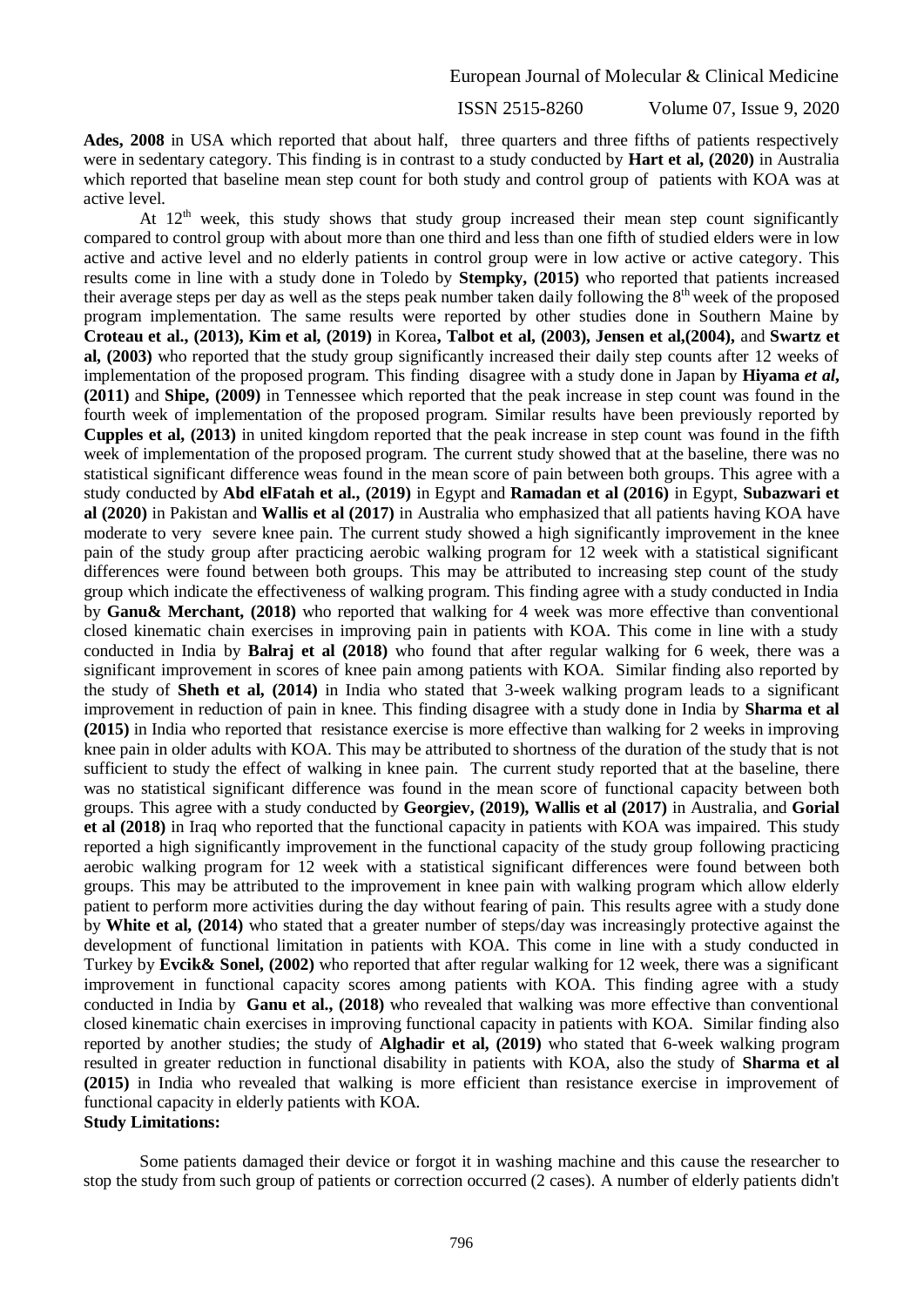ISSN 2515-8260 Volume 07, Issue 9, 2020

have a cell phone for follow up. Withdrawal of six cases due to (falls, misconception about walking that it will harm them).

# **Conclusion:**

Based on findings of the current study, we can conclud that elderly patients with knee osteoarthritis can be safely practiced 12 weeks of aerobic walking program. 12 weeks of aerobic walking program was successful in improvement of step count& functional capacity and knee pain. Therefore, aerobic walking program must be considered as a physical therapy in addition to pharmacological treatment in improving functional capacity and symptoms of knee osteoarthritis for elderly patients suffering from knee osteoarthritis. **Acknowledgements:**

All praises to Allah for the strengths and his blessing. Special appreciation goes to my supervisor Assist. Prof. Dr. Soad Hassan, Prof. Dr. Mohammed Kamal Senna, Dr. Neamit Ibrahiem.

# **Conflict of interest statement**

The authors didn't declare any conflict of interests.

# **Funding:**

Partial funding was provided from Mansoura University**.**

#### **References**:

- 1. Chmelo, E., Nicklas, B., Davis, C., Miller, G. D., Legault, C., & Messier, S. (2013). Physical activity and physical function in older adults with knee osteoarthritis. Journal of Physical Activity and Health, 10(6), 777-783.
- 2. Peeler, J., Christian, M., Cooper, J., Leiter, J., & MacDonald, P. (2015). Managing knee osteoarthritis: the effects of body weight supported physical activity on joint pain, function, and thigh muscle strength. Clinical Journal of Sport Medicine, 25(6), 518-523.
- 3. Tondare, D., Kumbhar, S., Kishore, K. J., & Khadervali, N. (2017). Study of association of age and BMI with knee osteoarthritis among females in age group of 40 to 60 years in urban population of Kadapa town. Int J Community Med Public Health, 4, 1515-18.
- 4. Kristen L.Gerontological Nursing competencies for care.3<sup>th</sup>ed. USA: Malloy, Inc. 2014; p: 63-87.
	- 5. Akhavan, N. S., Ormsbee, L., Johnson, S. A., George, K. S., Foley, E. M., Elam, M. L., ... & Ar Functionality in middle-aged and older overweight and obese individuals with knee osteoarthrit Multidisciplinary Digital Publishing Institute.
	- 6. Schlenk, E. A.,  $\&$  Xiaojun, S. (2019). Evidence-based practices for osteoarthritis management: foundation of osteoarthritis care. American Nurse Today, 14(5), 22-28.
	- 7. Chang, V. M., Dallas, M. I., Lampley, T. M., & Milner, K. A. (2015). Effects of Pedometer Use in Veterans With Chronic Heart Failure. *The Journal for Nurse Practitioners*, *11*(8), 819- 823.
	- 8. Gucuk, S., & Erkuran, N. (2017). Improving the effects of pedometer use in individuals 65 years of age and older, under the supervision of family physician. *MOJ Gerontol Ger*, *1*(2), 48- 52
	- 9. Stempky, B. M. (2015). *Effects of therapeutic exercise on functional performance, selfreported outcomes and physical activity in female patients with knee osteoarthritis* (Doctoral dissertation, University of Toledo).
	- 10. El Fadawy, H. A., Abd Elhameed, S. H., & Hassnaen, A. A. Effect of Acupressure on Physical and Psychological Health Status of Elderly with Knee Joint Osteoarthritis.
	- 11. Bellamy N, Buchanan WW, Goldsmith CH, Campbell J, Stitt LW. (1988): Validation study of WOMAC: a health status instrument for measuring clinically important patient relevant outcomes to antirheumatic drug therapy in patients with osteoarthritis of the hip or knee. J Rheumatology;15(12):1833–1840.
	- 12. Guermazi M, Poiraudeau S, Yahia M, Mezganni M, Fermanian J, Elleuch MH, and Revel M (2004): Translation, adaptation and validation of the Western Ontario and McMaster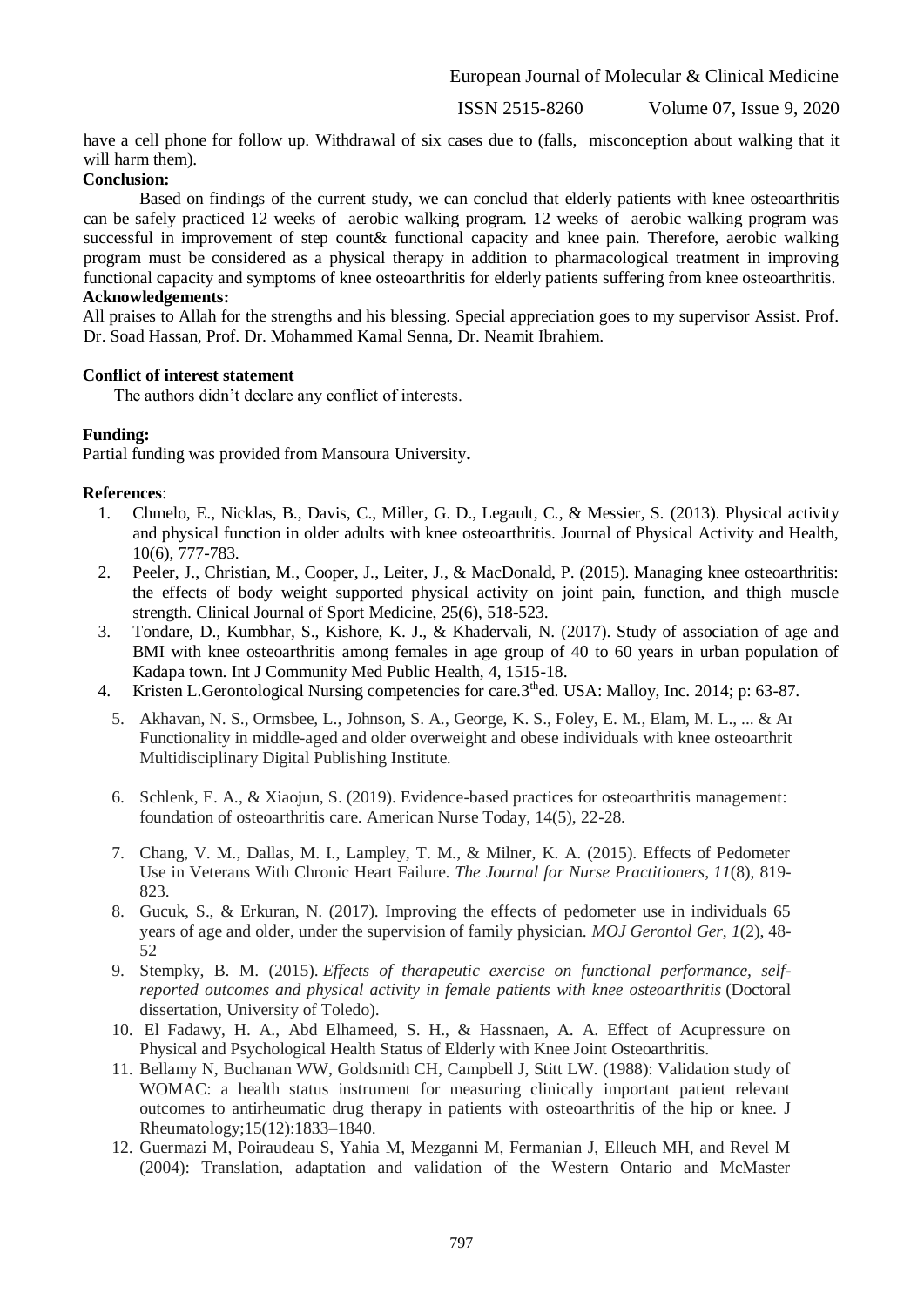ISSN 2515-8260 Volume 07, Issue 9, 2020

Universities osteoarthritis index (WOMAC) for an Arab population: the Sfax modified WOMAC. Osteoarthritis Research Society International; 12(6): 459–468.

- 13. Raeissadat, S., Sedighipour, L.,& Ghorbani, E. (2017). Correlation of Western Ontario and Mcmaster Universities Osteoarthritis (WOMAC) and Short Form 36(SF36) Questionnaires in Patients with Knee Osteoarthritis. Remedy Open Access - Physical Medicine, 2, 1058.
- 14. Tudor-Locke, C., Craig, C. L., Brown, W. J., Clemes, S. A., De Cocker, K., Giles-Corti, B., ... & Oppert, J. M. (2011). How many steps/day are enough? For adults. *International Journal of Behavioral Nutrition and Physical Activity*, *8*(1), 1-17.
- 15. Wallis, J. A., Webster, K. E., Levinger, P., Singh, P. J., Fong, C., & Taylor, N. F. (2017). A walking program for people with severe knee osteoarthritis did not reduce pain but may have benefits for cardiovascular health: a phase II randomised controlled trial. *Osteoarthritis and cartilage*, *25*(12), 1969-1979.
- 16. Zoellner, J., Connell, C., Powers, A., Avis-Williams, A., Yadrick, K., and Bogle, M.L. 2010. Does a six-month pedometer intervention improve physical activity and health among vulnerable African Americans? A feasibility study. J. Phys. Act Health, **7**(2): 224–231. PMID:20484761.
- 17. Pa**ula, T. P., Viana, L. V, Neto, A. T. Z., Leitão, C. B., Gross, J. L., and Azevedo, M. J. (2015).** Effects of the DASH Diet and Walking on Blood Pressure in Patients With Type 2 Diabetes and Uncontrolled Hypertension: A Randomized Controlled Trial. *Journal of Clinical Hypertension (Greenwich, Conn.)*, *17*(11), 895–902.<https://doi.org/> 10.1111/ jch.12597.
- 18. **Savage, P. D., and Ades, P. a. (2008):** Pedometer step counts predict cardiac risk factors at entry to cardiac rehabilitation. *Journal of Cardiopulmonary Rehabilitation and Prevention*, *28*, 370-377-379. [https://doi.org/10.1097/HCR.0b013e31818c3b6d.](https://doi.org/10.1097/HCR.0b013e31818c3b6d)
- 19. Hart, H. F., Crossley, K. M., Tan, J. M., & Collins, N. J. (2020). Step count in people with patellofemoral osteoarthritis during free-living, and the association with quality of life. *Osteoarthritis and Cartilage*, *28*, S390.
- 20. Croteau, K. A., Richeson, N. E., Farmer, B. C., & Jones, D. B. (2013). Effect of a pedometerbased intervention on daily step counts of community-dwelling older adults. *Research quarterly for exercise and sport*, *78*(5), 401-406.
- 21. Kim, Y., Lee, Y. M., Cho, M., & Lee, H. (2019). Effect of a pedometer-based, 24-week walking intervention on depression and acculturative stress among migrant women workers. *International journal of environmental research and public health*, *16*(22), 4385.
- 22. **Talbot** LA, Gaines JM, Huynh TN, Metter EJ. A home-based pedometer-driven walking program to increase physical activity in older adults with osteoarthritis of the knee: a preliminary study. J Am Geriatr Soc. 2003;51(3):387-392.
- 23. Jensen GL, Roy MA, Buchanan AE, Berg MB. Weight loss intervention for obese older women: improvements in performance and function. Obes Res. 2004;12(11):1814-1820.
- 24. Swartz AM, Strath SJ, Bassett DR, et al. Increasingdaily walking improves glucose tolerance in overweight women. Prev Med. 2003;37(4):356-362.
- 25. Hiyama, Y., Yamada, M., Kitagawa, A., Tei, N., & Okada, S. (2012). A four-week walking exercise programme in patients with knee osteoarthritis improves the ability of dual-task performance: a randomized controlled trial. Clinical rehabilitation, 26(5), 403-412.
- 26. **Shipe, M. (2009):** The Effects of a Pedometer Intervention on The Physical Activity Patterns of Cardiac Rehabilitation Participants. University of Tennessee. published doctorate thesis.
- 27. Cupples, M., Dean, A., Tully, M. A., Taggart, M., McCorkell, G., O'Neill, S., & Coates, V. (2013). Using pedometer step-count goals to promote physical activity in cardiac rehabilitation: a feasibility study of a controlled trial. *Int J Phys Med Rehabil*, *1*(7), 1-5.
- 28. Abd elFatah, M. I., Weheida, S. M., & Mekkawy, M. M. (2019). Effect of Cold Application Versus Contrast Hydrotherapy on Patients Knee Osteoarthritis Outcomes. *American Journal of Nursing*, *8*(4), 145-152.
- 29. Ramadana R M, Alib J S, and Aboushady R M (2016). Impactof physical exercise on daily living activities among womenwith early osteoarthritis. Egyptian Nursing Journal, 13: 186– 192 DOI: 10.4103/2090-6021.200180.